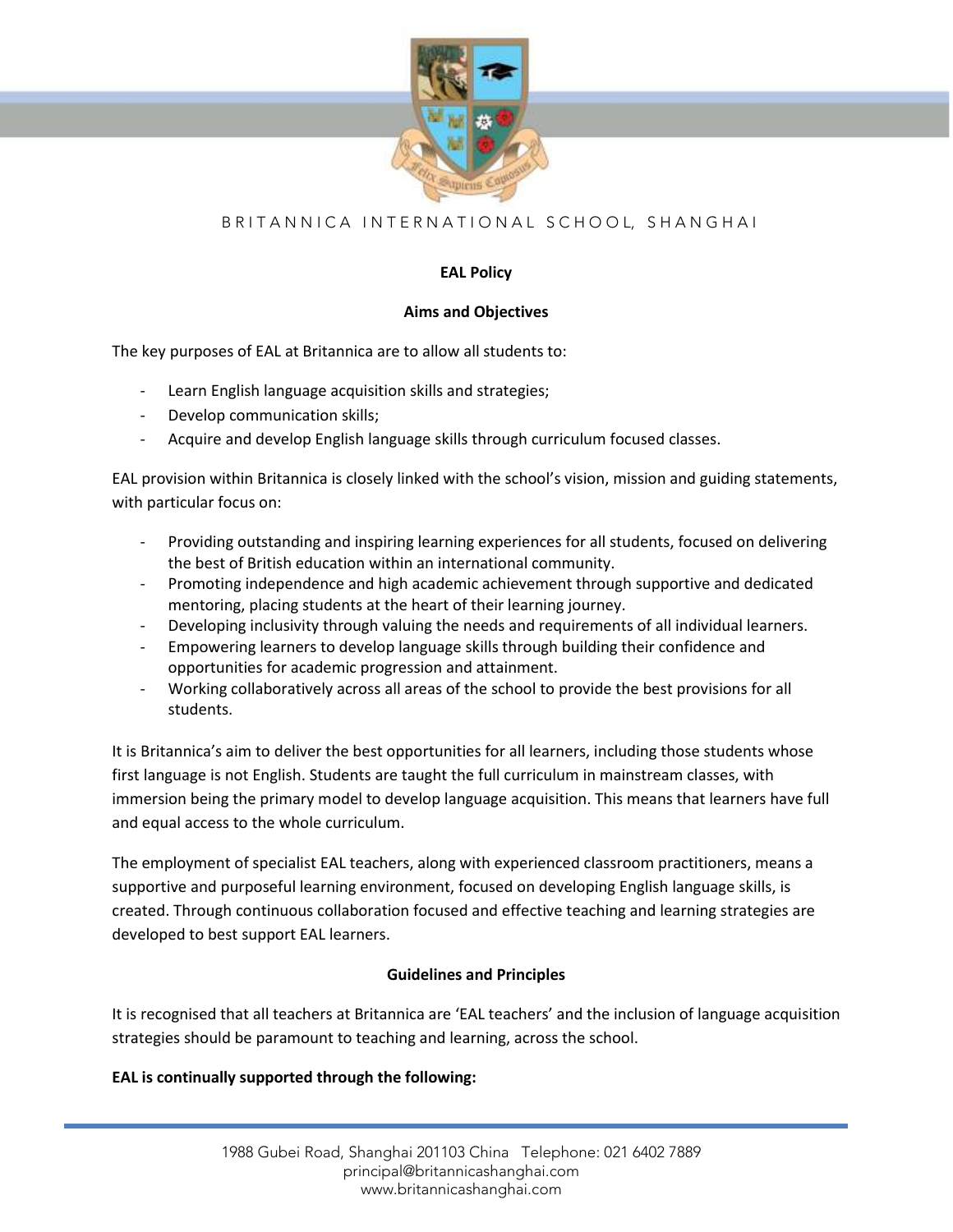- Additional withdrawal sessions for students in years  $1 9$  to support language acquisition, with a specialist EAL teacher;
- Continuous communication and collaborative planning with mainstream class teachers and EAL specialist teachers;
- An audit of all students' EAL level completed by mainstream class teachers, at three points across the school year;
- Whole staff inset sessions focused on developing the delivery of EAL across the school;
- Dedicated Teaching Assistants across EYFS Key Stage 2 classes;
- Key Stage 4 EAL support, as an option, in lieu of extra IGCSE subjects;
- Parent engagement events to develop parental support of students' developing language acquisition;
- Focused professional development for staff members across the year, including the delivery of TESMC to teachers.

# **Monitoring and Tracking Progress of Learners**

# **Whole School EAL Audit:**

The school undertakes an audit of all students' English language abilities at three points across the year. The audit is completed by class teachers (in Primary school) and English teachers (in Secondary school). The audit requires teacher judgement on pupils' status in the four areas of:

- Listening
- Speaking
- Reading
- Writing

*A detailed rubric of the levels and stages of the audit can be found at the end of this policy.* 

The key purposes of the EAL audit are to provide:

- Summative assessment of all pupils' levels of English language across the school;
- Information for class teachers to assist in meeting the needs of all pupils;
- A centralised monitoring and tracking system for assessing pupils' English language progress across the school year.

Following each audit, a report is compiled by the Head of the English Faculty, for the Senior Leadership Team, which tracks students' progress throughout the year, particularly those who are identified as having a high need for extra EAL provision. Information from this report is used to:

- Influence groupings of those students identified as needing extra EAL support;
- Highlight areas of the school in which more EAL support is needed;
- Influence Learning and Teaching strategies within classes;
- Evidence students' progress in the area of English language acquisition.